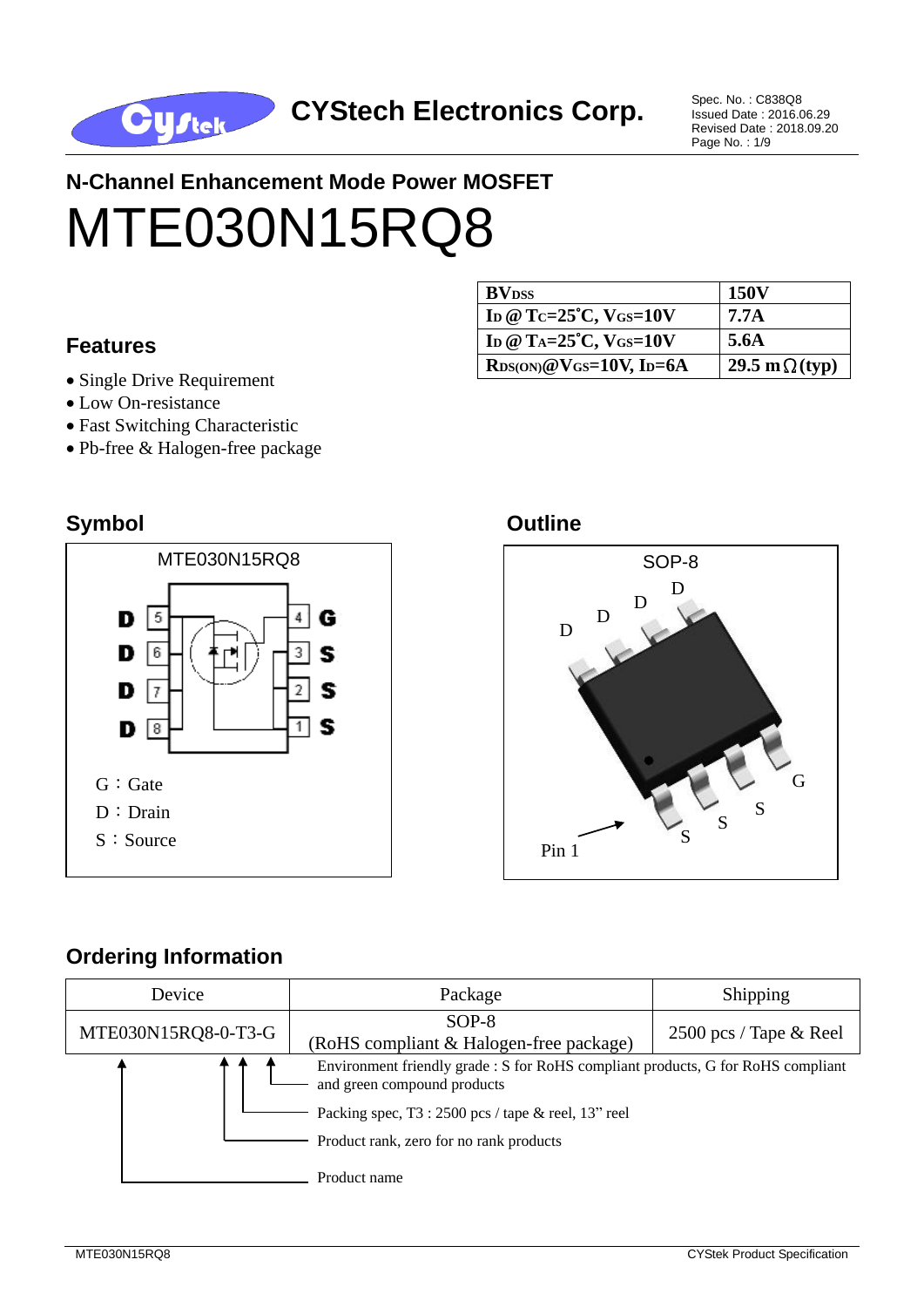

Issued Date : 2016.06.29 Revised Date : 2018.09.20 Page No. : 2/9

#### **Absolute Maximum Ratings** (Tc=25°C, unless otherwise noted)

| Parameter                                                                       |            | Symbol                    | Limits      | Unit |  |
|---------------------------------------------------------------------------------|------------|---------------------------|-------------|------|--|
| Drain-Source Voltage                                                            |            | <b>V<sub>DS</sub></b>     | 150         | V    |  |
| Gate-Source Voltage                                                             |            | <b>V<sub>GS</sub></b>     | ±30         |      |  |
| Continuous Drain Current @ Tc=25°C, VGS=10V                                     |            |                           | 7.7         |      |  |
| Continuous Drain Current @ Tc=70°C, VGS=10V                                     |            | $\mathbf{I}_{\mathrm{D}}$ | 6.1         | A    |  |
| Continuous Drain Current @ TA=25°C, VGS=10V                                     |            |                           | 5.6         |      |  |
| Continuous Drain Current @ T <sub>A</sub> =70 $\degree$ C, V <sub>GS</sub> =10V |            |                           | 4.5         |      |  |
| <b>Pulsed Drain Current</b>                                                     |            | IDM                       | 24<br>$*1$  |      |  |
| Avalanche Current @ L=0.1mH                                                     |            | IAS                       | 40          |      |  |
| Avalanche Energy @ L=10mH, ID=6A, VDD=50V                                       |            | EAS                       | 180<br>$*3$ |      |  |
| Repetitive Avalanche Energy @ L=0.05mH                                          |            | EAR                       | 1.6<br>$*2$ | m.J  |  |
| <b>Total Power Dissipation</b>                                                  | $Ta=25$ °C | $P_D$                     | 3.1         | W    |  |
|                                                                                 | $Ta=70 °C$ |                           | 2           |      |  |
| Operating Junction and Storage Temperature                                      | Tj, Tstg   | $-55\sim +150$            | $^{\circ}C$ |      |  |

Note : \*1. Pulse width limited by maximum junction temperature

\*2. Duty cycle  $\leq 1\%$ 

**Cystek** 

\*3. 100% tested by conditions of L=0.1mH, IAS=6A, VGS=10V, VDD=25V

#### **Thermal Data**

| Parameter                                      | Symbol             | Value | Jnit               |  |
|------------------------------------------------|--------------------|-------|--------------------|--|
| Thermal Resistance, Junction-to-case           | $\rm R$ 0JC        |       |                    |  |
| Thermal Resistance, Junction-to-ambient (Note) | $\rm R$ 0J $\rm C$ |       | $\rm ^{\circ} C/W$ |  |

Note : 40 °C / W when mounted on a 1 in<sup>2</sup> pad of 2 oz copper, t≤10s; 125 °C/W when mounted on minimum pad.

#### **Characteristics (TC=25C, unless otherwise specified)**

| Symbol                   | Min.                     | Typ.                     | Max. | Unit        | <b>Test Conditions</b>                           |  |  |  |
|--------------------------|--------------------------|--------------------------|------|-------------|--------------------------------------------------|--|--|--|
| <b>Static</b>            |                          |                          |      |             |                                                  |  |  |  |
| <b>BV</b> <sub>DSS</sub> | 150                      | $\blacksquare$           |      | $\mathbf V$ | V <sub>GS</sub> =0V, I <sub>D</sub> =250 $\mu$ A |  |  |  |
| $V_{GS(th)}$             | $\overline{2}$           |                          | 4    |             | $V_{DS} = V_{GS}$ , I <sub>D</sub> =250 $\mu$ A  |  |  |  |
| <b>GFS</b>               | $\overline{\phantom{a}}$ | 10.4                     | -    | S           | $V_{DS} = 10V$ , I <sub>D</sub> =5A              |  |  |  |
| Igss                     |                          |                          | ±100 | nA          | $V$ <sub>GS</sub> $=\pm 30V$ , $V_{DS}=0V$       |  |  |  |
| <b>I</b> <sub>DSS</sub>  |                          | $\overline{\phantom{a}}$ |      | $\mu A$     | $V_{DS} = 120V$ , $V_{GS} = 0V$                  |  |  |  |
|                          |                          |                          | 25   |             | $V_{DS} = 120V$ , $V_{GS} = 0V$ , $Tj = 125°C$   |  |  |  |
| $R_{DS(ON)}$             |                          | 29.5                     | 38   | $m\Omega$   | $V_{GS} = 10V$ , I <sub>D</sub> =6A              |  |  |  |
| <b>Dynamic</b>           |                          |                          |      |             |                                                  |  |  |  |
| $Qg *_{1,2}$             | -                        | 34.3                     |      |             |                                                  |  |  |  |
| $Qgs *1,2$               |                          | 8.6                      |      | nC          | $V_{DS}=75V$ , $V_{GS}=10V$ , $I_{D}=6A$         |  |  |  |
| $Qgd *1,2$               | -                        | 9.1                      | -    |             |                                                  |  |  |  |
| <b>Ciss</b>              |                          | 1792                     |      |             |                                                  |  |  |  |
| Coss                     |                          | 106                      |      | pF          | $V_{DS}=75V$ , $V_{GS}=0V$ , $f=1MHz$            |  |  |  |
| <b>Crss</b>              |                          | 8                        |      |             |                                                  |  |  |  |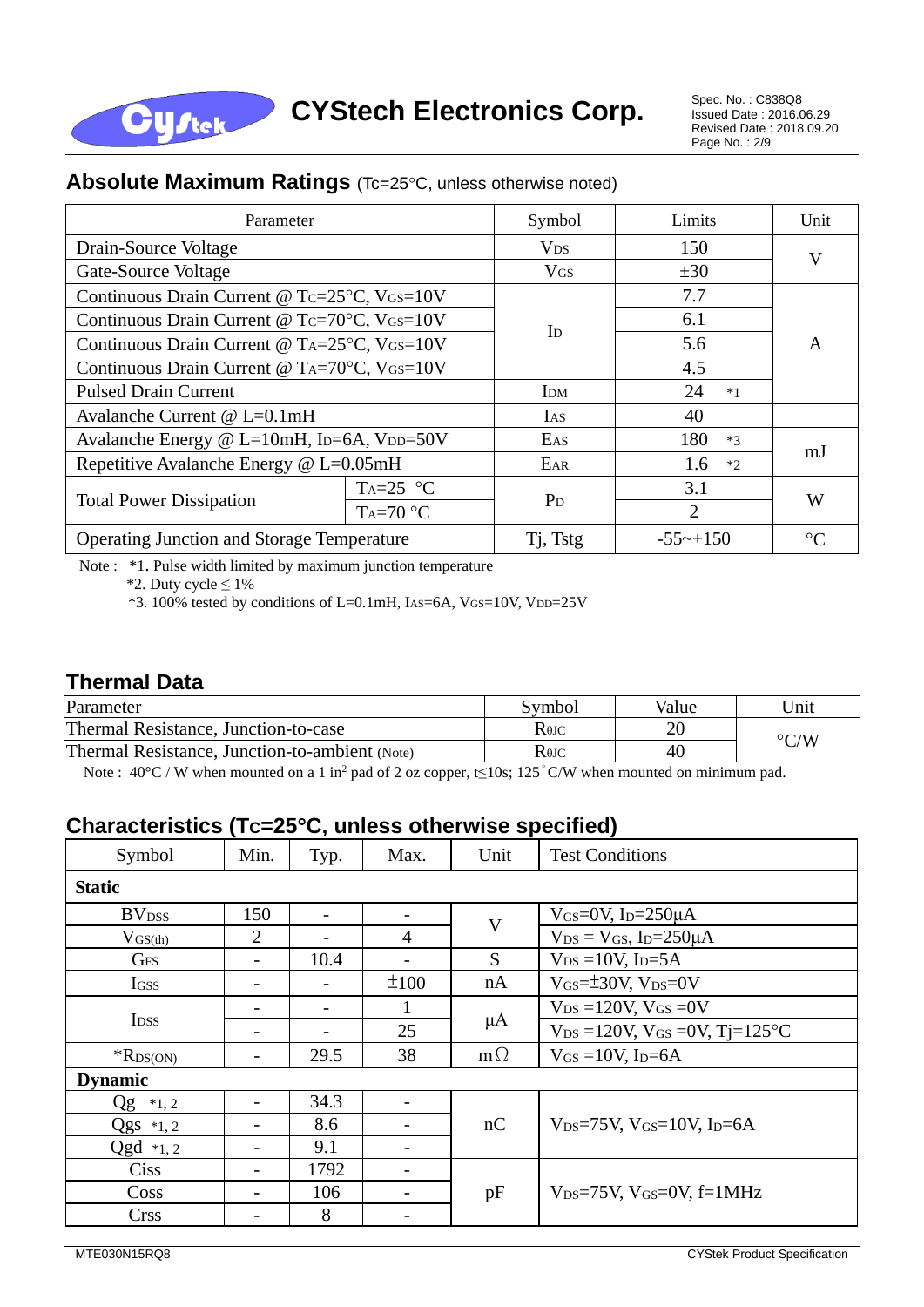

## CYStech Electronics Corp. Spec. No. : C838Q8

Issued Date : 2016.06.29 Revised Date : 2018.09.20 Page No. : 3/9

| Cridiacteristics (COIII. TC-20 G, unicss Otherwise specified) |      |      |      |               |                                                                                             |  |  |  |
|---------------------------------------------------------------|------|------|------|---------------|---------------------------------------------------------------------------------------------|--|--|--|
| Symbol                                                        | Min. | Typ. | Max. | Unit          | <b>Test Conditions</b>                                                                      |  |  |  |
| <b>Dynamic</b>                                                |      |      |      |               |                                                                                             |  |  |  |
| $td(ON) *1, 2$                                                |      | 19.6 |      |               |                                                                                             |  |  |  |
| tr<br>$*1, 2$                                                 |      | 19.2 |      |               |                                                                                             |  |  |  |
| $td(OFF) *1, 2$                                               |      | 38.6 |      | <sub>ns</sub> | V <sub>DS</sub> =75V, I <sub>D</sub> =6A, V <sub>GS</sub> =10V, R <sub>GS</sub> =3 $\Omega$ |  |  |  |
| $*1.2$<br>tr                                                  |      | 9    |      |               |                                                                                             |  |  |  |
| <b>Source-Drain Diode Ratings and Characteristics</b>         |      |      |      |               |                                                                                             |  |  |  |
| $Is *1$                                                       |      |      | 5.6  |               |                                                                                             |  |  |  |
| $\text{Im}$ *3                                                |      |      | 24   | A             |                                                                                             |  |  |  |
| $VSD*1$                                                       |      | 0.78 | 1.2  | V             | $Is=6A, V(s=0V)$                                                                            |  |  |  |
| trr                                                           |      | 54   |      | ns            | IF=6A, $dF/dt=100A/\mu s$                                                                   |  |  |  |
| Qrr                                                           |      | 114  |      | nC            |                                                                                             |  |  |  |

#### **Characteristics (Cont. TC=25C, unless otherwise specified)**

Note : \*1.Pulse Test : Pulse Width 300μs, Duty Cycle2%

\*2.Independent of operating temperature

\*3.Pulse width limited by maximum junction temperature.

#### **Recommended Soldering Footprint**

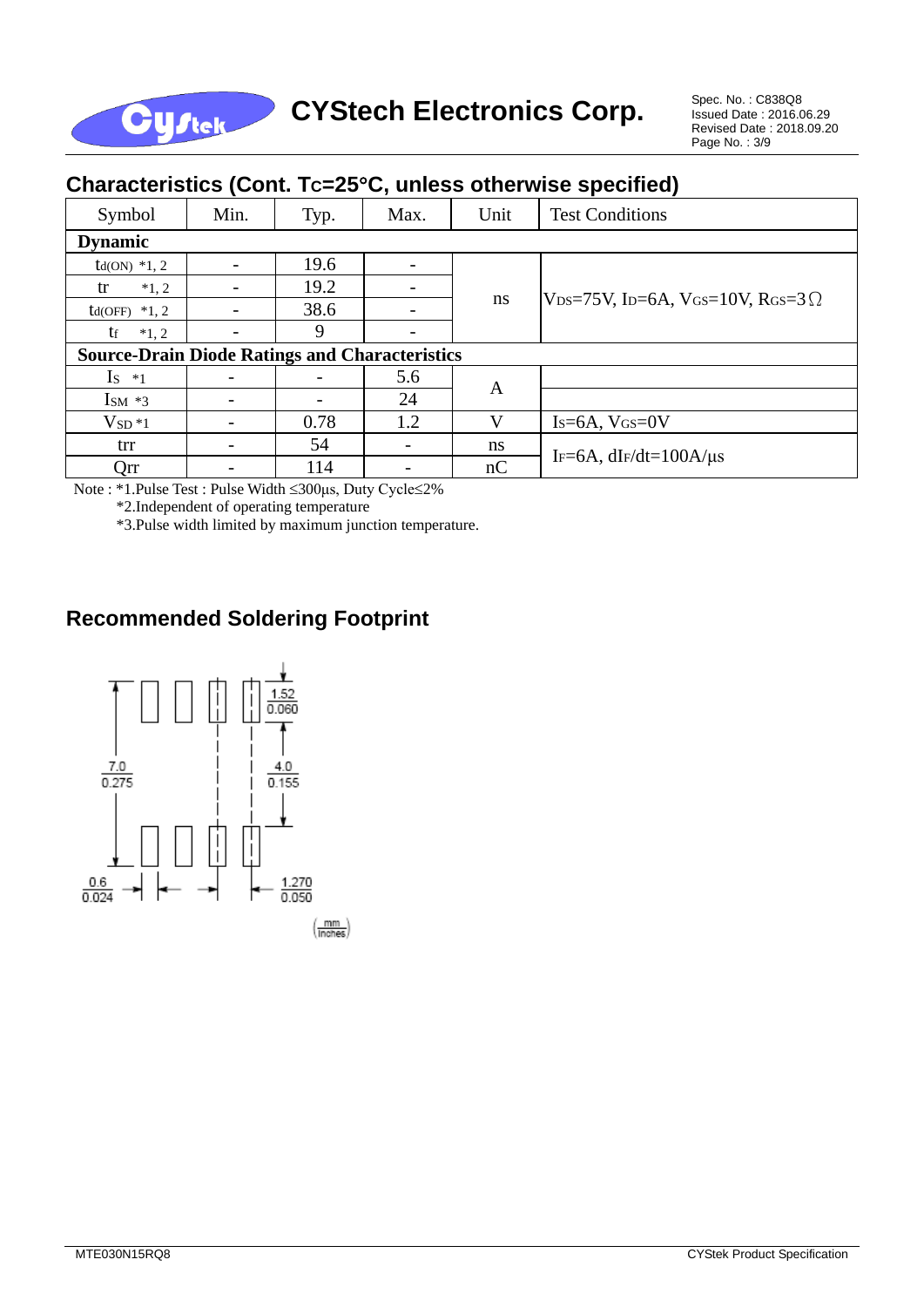Issued Date : 2016.06.29 Revised Date : 2018.09.20 Page No. : 4/9

#### **Typical Characteristics**

**Cystek** 

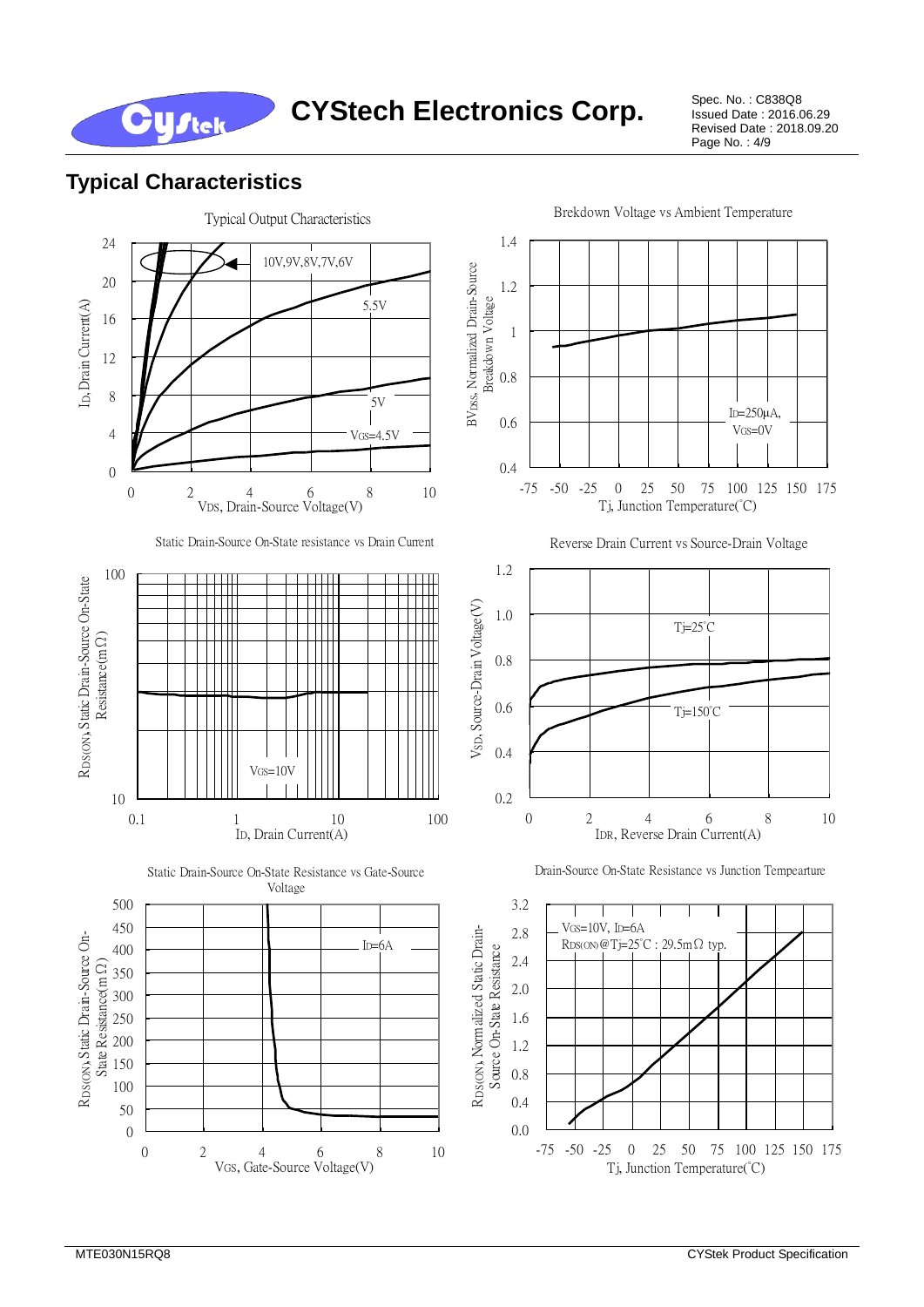Issued Date : 2016.06.29 Revised Date : 2018.09.20 Page No. : 5/9

### **Typical Characteristics(Cont.)**

**Cystek** 

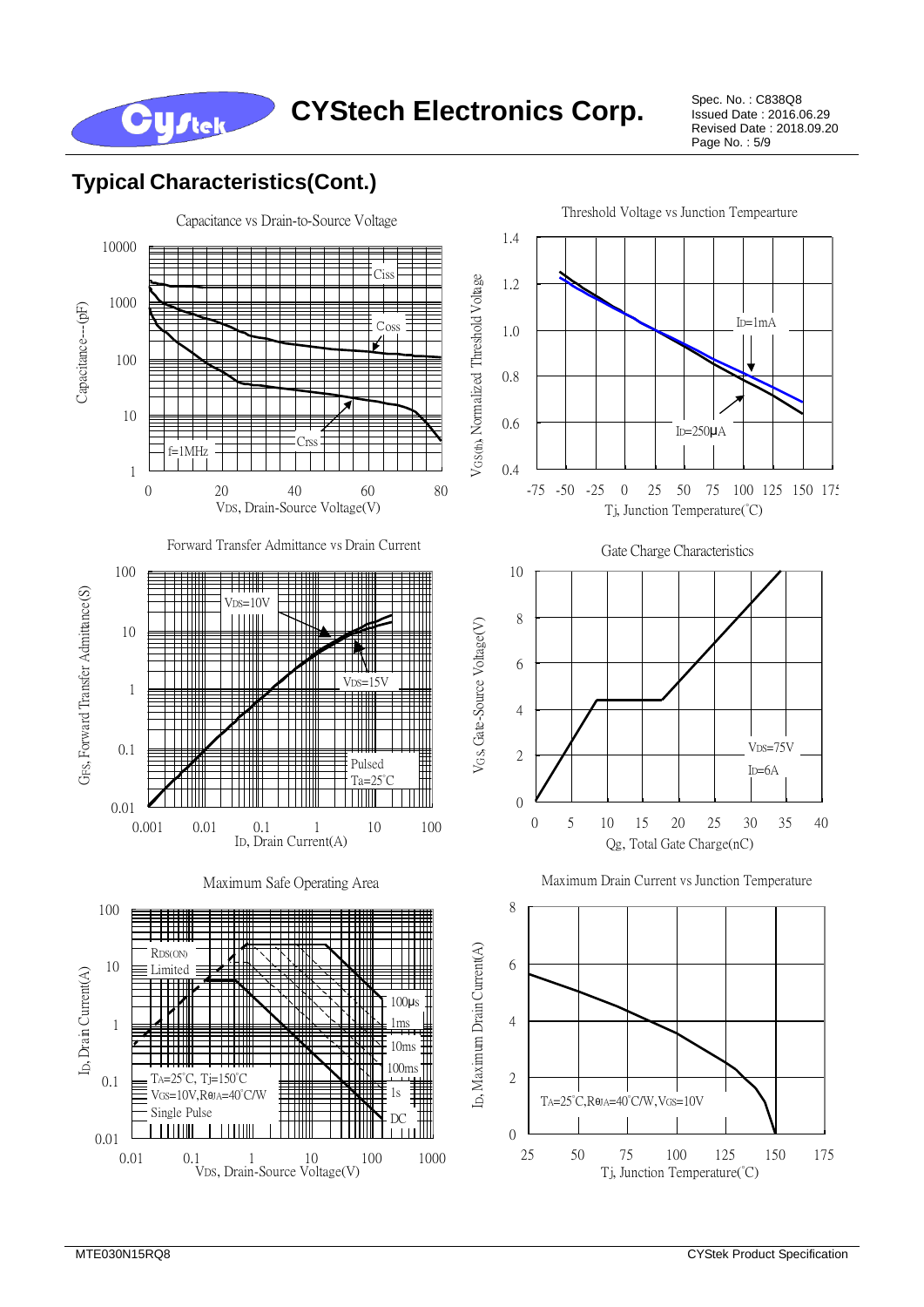

Issued Date : 2016.06.29 Revised Date : 2018.09.20 Page No. : 6/9

#### **Typical Characteristics(Cont.)**

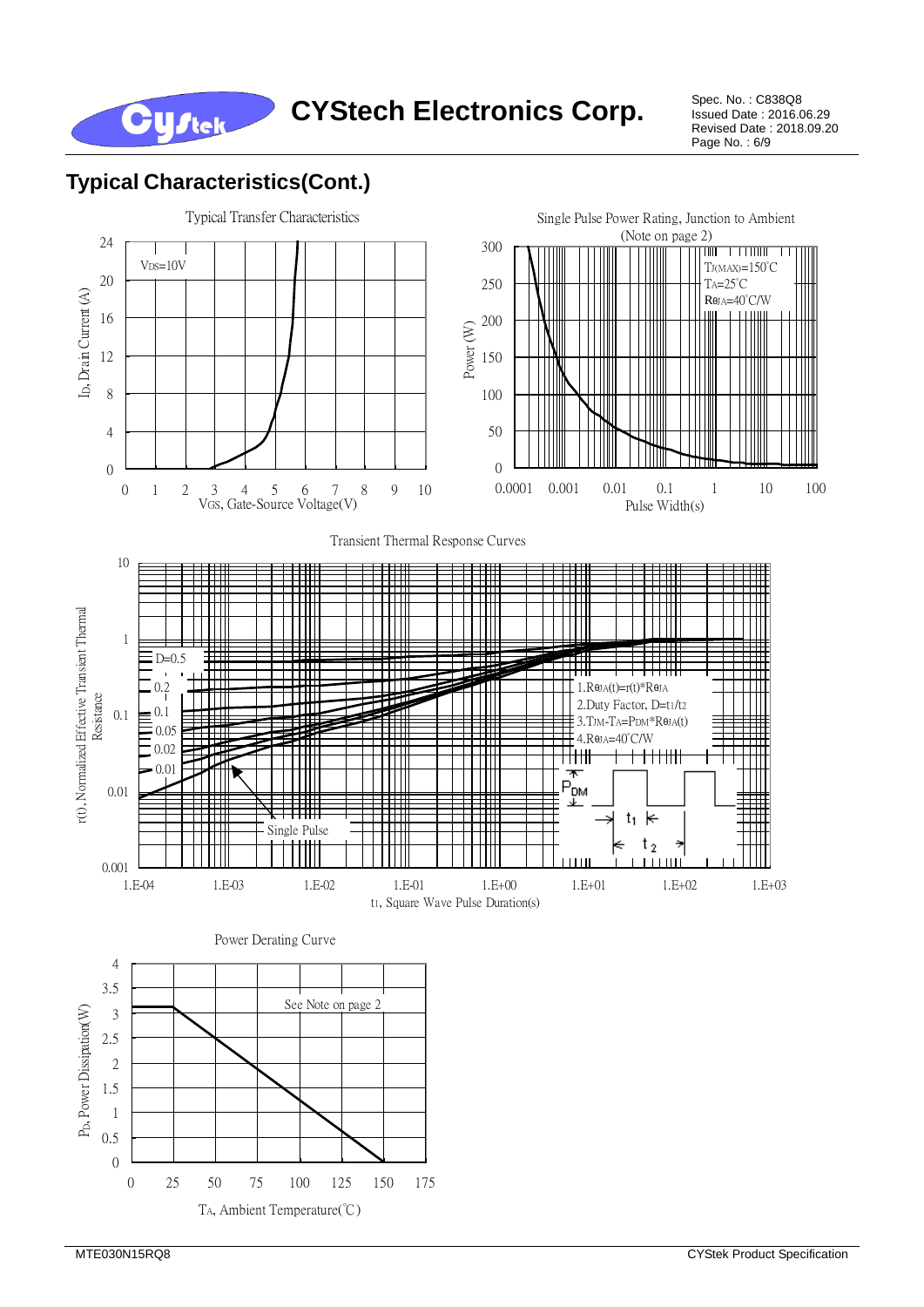

Issued Date : 2016.06.29 Revised Date : 2018.09.20 Page No. : 7/9

#### **Reel Dimension**



### **Carrier Tape Dimension**

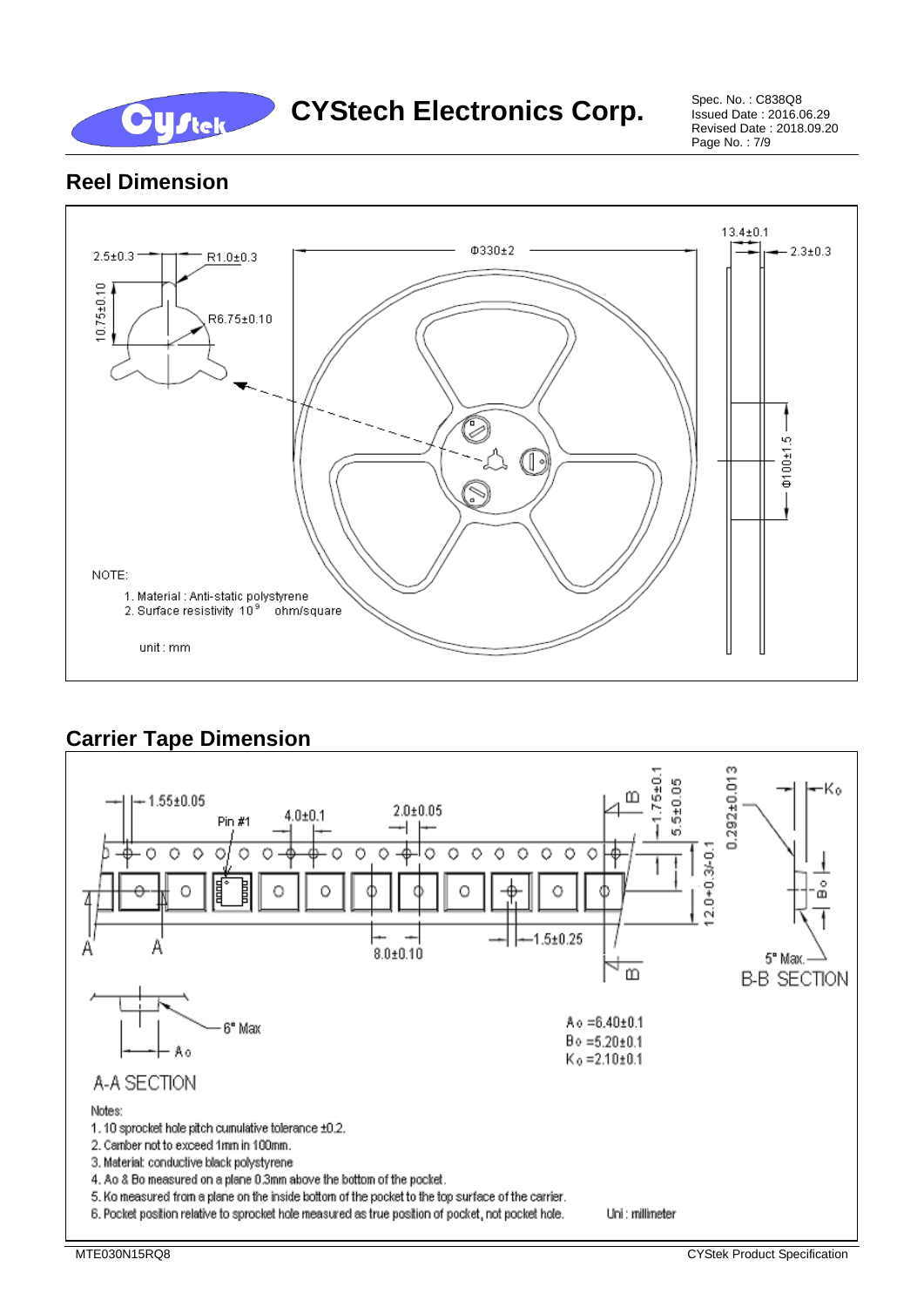

#### **Recommended wave soldering condition**

| paucu              | Temperature<br>Peak          | ime<br>лаенг |
|--------------------|------------------------------|--------------|
| Pb-free<br>devices | E OO<br>260<br>$11 - r$<br>ັ | seconds      |

#### **Recommended temperature profile for IR reflow**



| Profile feature                                             | Sn-Pb eutectic Assembly   | Pb-free Assembly       |  |  |
|-------------------------------------------------------------|---------------------------|------------------------|--|--|
| Average ramp-up rate<br>(Tsmax to Tp)                       | 3°C/second max.           | 3°C/second max.        |  |  |
| Preheat                                                     |                           |                        |  |  |
| -Temperature Min(Ts min)                                    | $100^{\circ}$ C           | $150^{\circ}$ C        |  |  |
| -Temperature Max(Ts max)                                    | $150^{\circ}$ C           | $200^{\circ}$ C        |  |  |
| $-Time(ts \ min to ts \ max)$                               | 60-120 seconds            | 60-180 seconds         |  |  |
| Time maintained above:                                      |                           |                        |  |  |
| $-Temperature(TL)$                                          | $183^{\circ}$ C           | $217^{\circ}$ C        |  |  |
| $-$ Time (t <sub>L</sub> )                                  | 60-150 seconds            | 60-150 seconds         |  |  |
| Peak Temperature(T <sub>P</sub> )                           | 240 +0/-5 °C              | 260 +0/-5 $^{\circ}$ C |  |  |
| Time within $5^{\circ}$ C of actual peak<br>temperature(tp) | 10-30 seconds             | 20-40 seconds          |  |  |
| Ramp down rate                                              | $6^{\circ}$ C/second max. | 6°C/second max.        |  |  |
| Time 25 °C to peak temperature                              | 6 minutes max.            | 8 minutes max.         |  |  |

Note : All temperatures refer to topside of the package, measured on the package body surface.